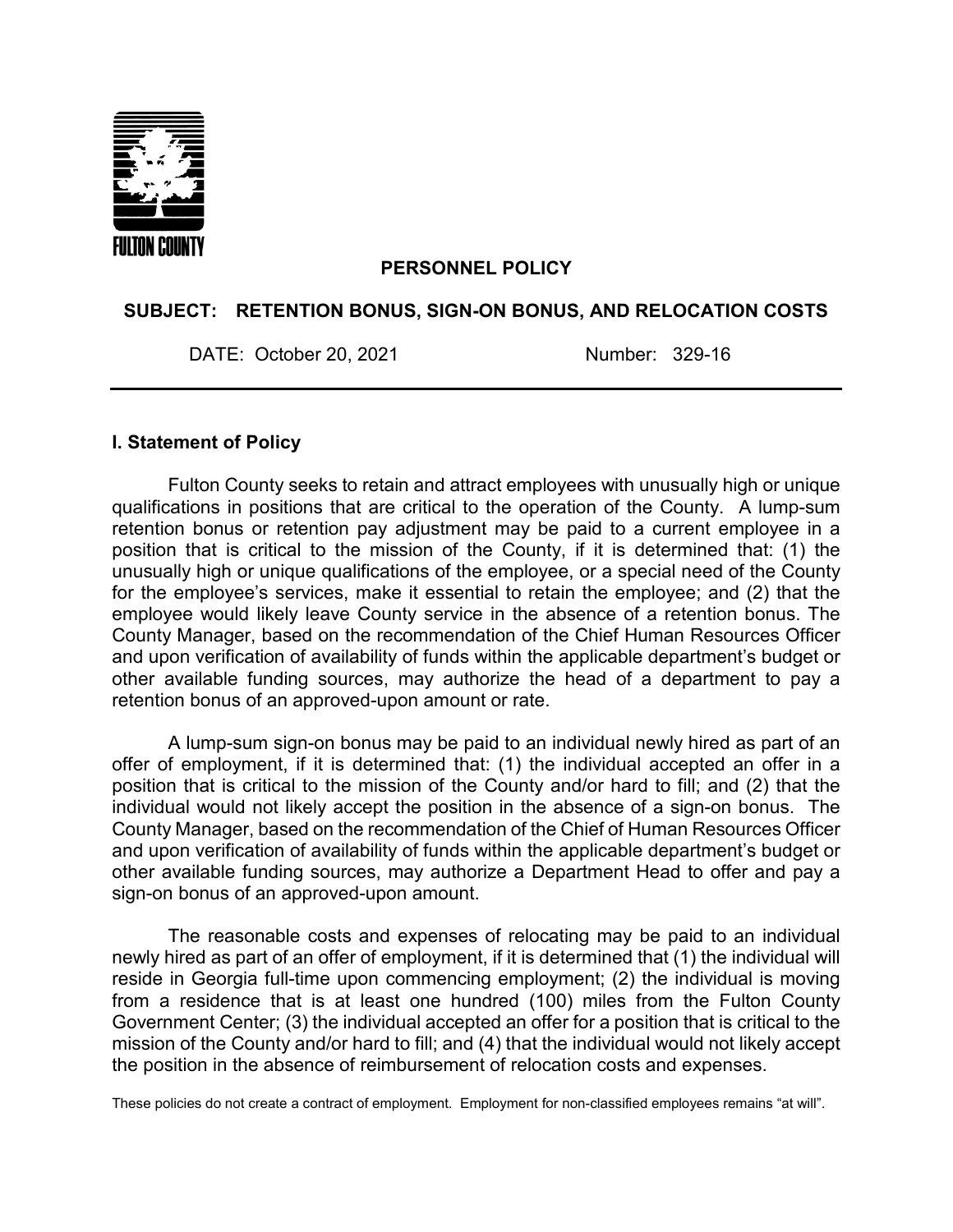#### **II. Background and Applicability**

This policy applies to all full-time employees of Fulton County in permanent positions. This policy shall also apply to full-time employees of elected officials in permanent positions to the extent they adopt the same.

This policy shall exclude temporary, seasonal, part-time and fee employees, elected officials, judges and contractors.

#### **III. Establishment and Implementation of Procedure**

The County Manager, in consultation with the Chief Human Resources Officer and County Attorney, is authorized to establish and modify, as needed, a procedure for implementing this policy.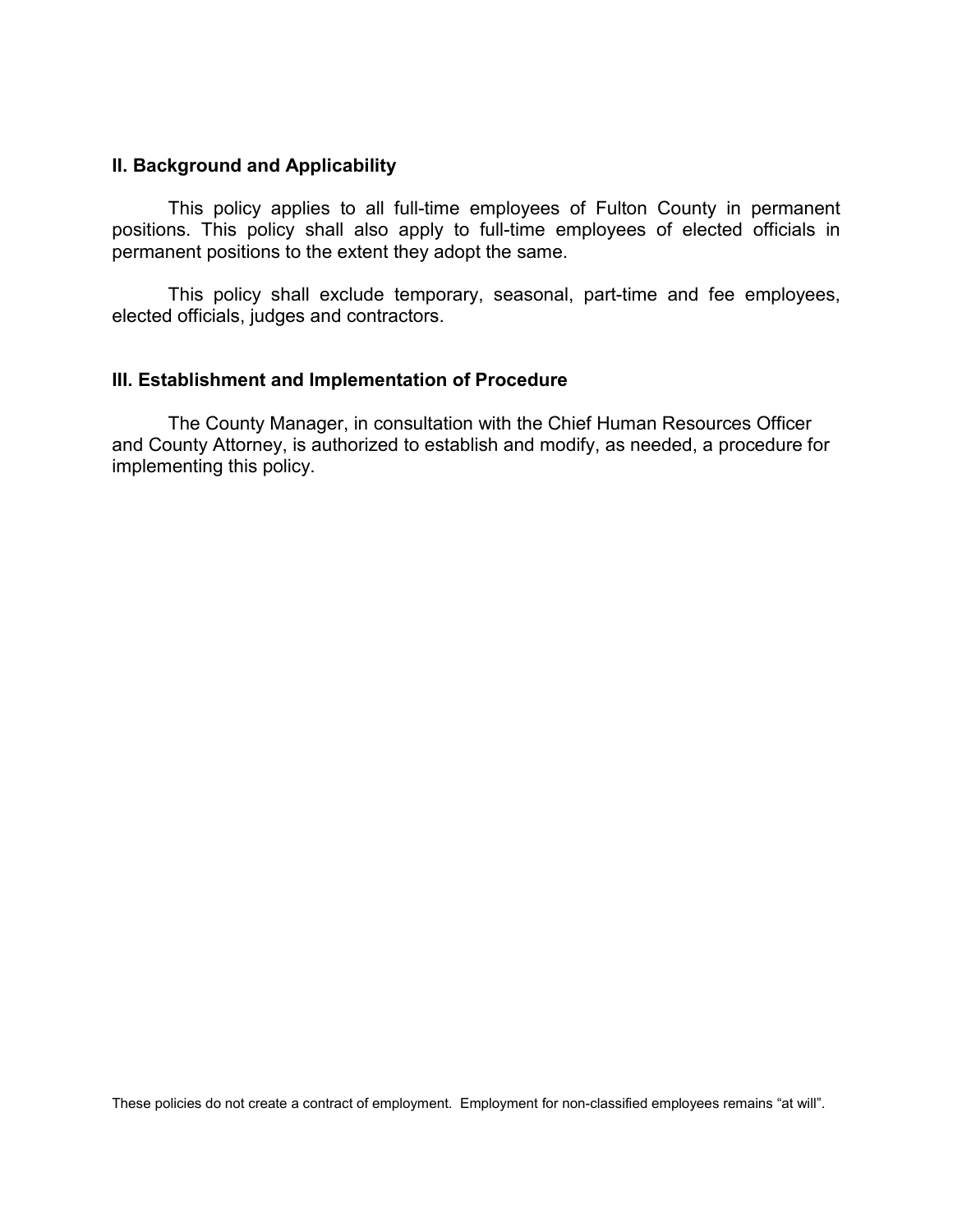

## **PERSONNEL PROCEDURE**

### **SUBJECT: RETENTION BONUS, SIGN-ON BONUS, AND RELOCATION COSTS**

DATE: November 4, 2021 Number: 329-16

#### **I. Considerations**

### **A. Retention Bonus**

- 1. The County Manager, based on the recommendation of the Chief Human Resources Officer and upon verification of availability of funds within the applicable department's budget or other available funding sources, may authorize an Appointing Authority to pay a retention bonus to an employee or group of employees if: The unusually high or unique qualifications of the employee or a special need of the agency for the employee's services makes it essential to retain the employee in his or her position; and
- 2. In the absence of a retention bonus, the employee would likely leave the County's service.

### **B. Sign-On Bonus**

The County Manager, based on the recommendation of the Chief Human Resources Officer and upon verification of availability of funds within the applicable department's budget or other available funding sources, may authorize an Appointing Authority to offer a sign-on bonus to a candidate or group of candidates if:

- 1. The individual accepted an offer in a position that is critical to the mission of the County and/or hard to fill; and
- 2. The individual would not likely accept the position in the absence of a sign-on bonus.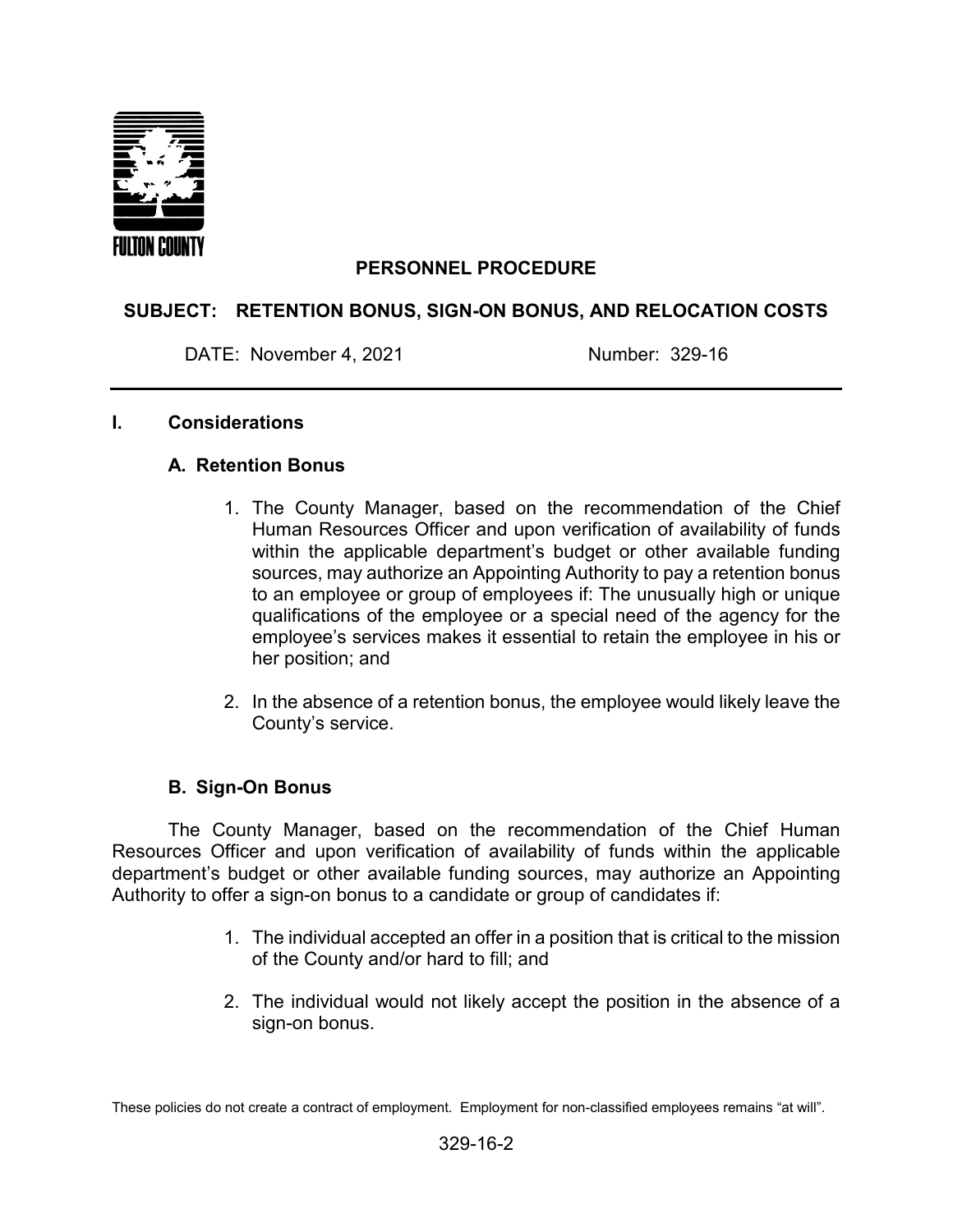## **C. Relocation Costs and Expenses**

The County Manager, based on the recommendation of the Chief Human Resources Officer and upon verification of availability of funds within the applicable department's budget or other available funding sources, may authorize an Appointing Authority to offer reimbursement of relocation costs and expenses to a candidate or group of candidates if:

- 1. The individual will reside in Georgia full-time upon commencing employment;
- 2. The individual is moving from a residence that is at least one hundred (100) miles from the Fulton County Government Center, unless the individual works for the County Attorney, the County Auditor, the Clerk to the Commission or an elected officer, in which case, the minimum distance may be less than 100 miles as determined by the elected officer;
- 3. The individual accepted an offer for a position that is critical to the mission of the County and/or hard to fill; and
- 4. The individual would not likely accept the position in the absence of payment or reimbursement of relocation costs and expenses.

## **II. Service Agreement Conditions**

Payment of a retention bonus, sign-on bonus or relocation costs and expenses is contingent upon the employee entering into a written service agreement with the agency to complete a period of service, of at least twelve (12) months but not to exceed twentyfour (24) months, in a position. However, the County Attorney, the County Auditor, the Clerk to the Commission and any elected officer may require a service agreement for a longer term.

### **III. Criteria in Determining the Amount of a Retention Bonus, Sign-On Bonus and Relocation Costs**

The amount of a retention bonus or sign-on bonus will be determined by the Department of Human Resources Management, the Finance Department (for funding approval only) and approved by the County Manager for employees in departments under his/her supervision and shall not exceed twenty percent (20%) of the employee's base rate of pay. The amount of a retention bonus or sign-on bonus for employees who report to the County Attorney, the County Auditor, the Clerk to the Commission or any elected officer shall be determined by those respective department or agency heads and shall not exceed twenty percent (20%) of the employee's base rate of pay and is subject to budget availability.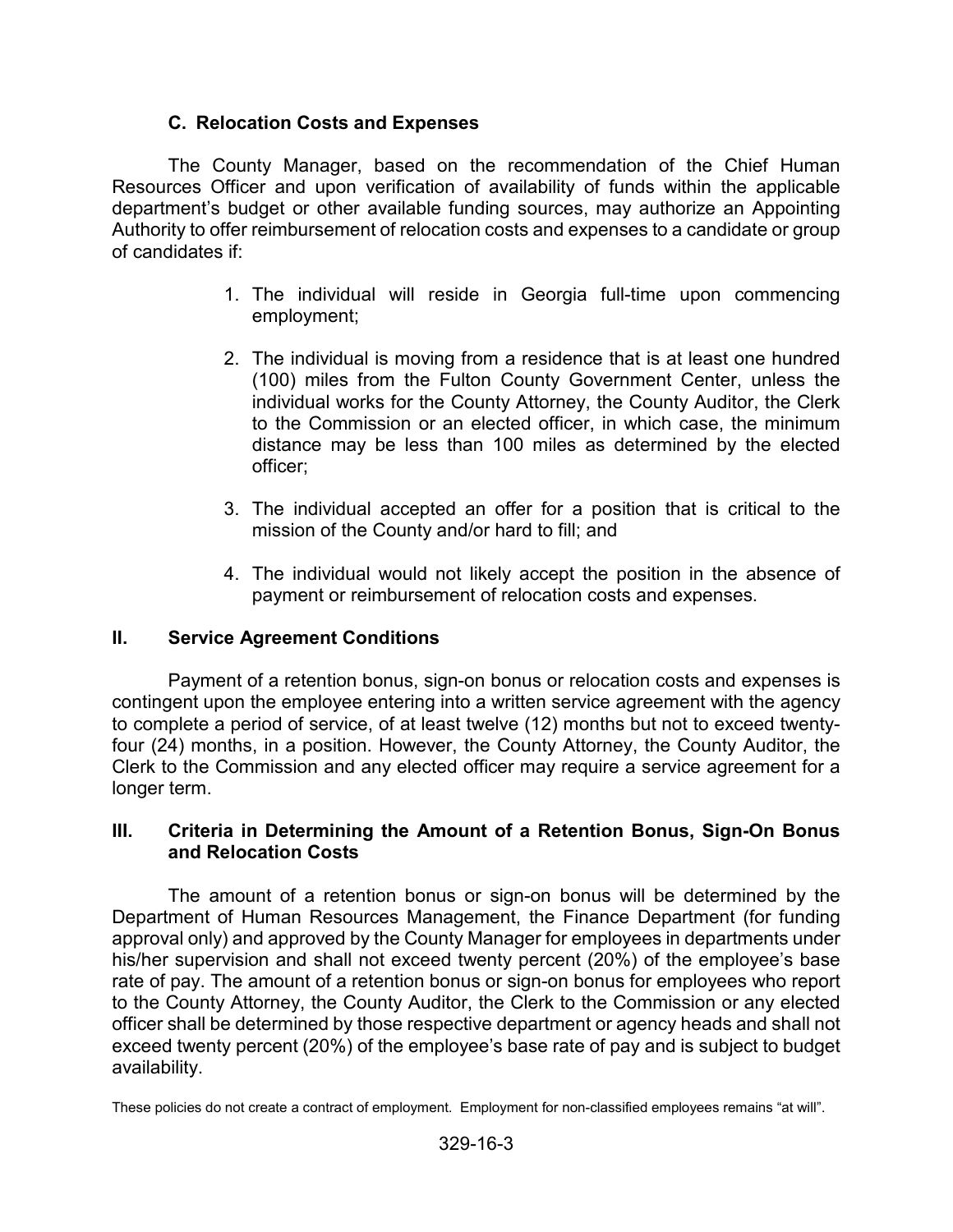Relocation costs and expenses shall not exceed \$13,000 subject to funding availability and shall be limited to the Relocation Costs and Expense Schedule adopted by the Chief Human Resources Officer. An employee will be required to provide sufficient proof of the expense, as determined by the Finance Department, and its connection to the aforementioned relocation.

A request to exceed the existing caps may be submitted by an Appointing Authority to the Board of Commissioners accompanied by the written recommendation of the Chief Human Resources Officer.

# **IV. Method of Payment, Limitations and Reimbursements**

A retention bonus or sign on bonus may be paid in a lump sum amount at the start of the service period or, if agreed upon, spread over multiple payments during the service period. No employee shall receive a retention bonus more than once while serving in the same position. A sign-on bonus shall not be permitted for employees transferring from a classification that is eligible for a sign-on bonus. Relocation costs and expenses pursuant to the Relocation Costs and Expense Schedule will be paid in the form of reimbursement in accordance with the Finance Department's reimbursement policies and protocols.

# **A. Reimbursement for Separations or Departures**

In the event the employee separates from the County or voluntarily departs the classification for which the retention bonus, sign-on bonus or relocation costs were provided, the following terms shall apply:

- 1. If the separation or departure date is within the specified period of service or prior to the completion of the specific project, the employee will forfeit their right to the retention bonus, sign-on bonus and relocation costs and the amount agreed upon will not be paid. If money toward the retention bonus, sign-on bonus or relocation costs has been paid to the employee, then at the discretion of the County Manager, County Attorney, the County Auditor, the Clerk to the Commission or elected officer, whichever is applicable, the monies paid will be returned or recouped from the employee.
- 2. If the separation or departure date occurs after the specified period of service or after completion of the specific project, the retention bonus, signon bonus or relocation costs will be paid.
- 3. If the departure results in a transfer to another classification that is eligible for a retention bonus, sign-on bonus or relocation costs, then the retention bonus, sign-on bonus or relocation costs may be retained or honored at the determination of the receiving Department Head and subject to available funding in the receiving department to complete the remaining payment(s).